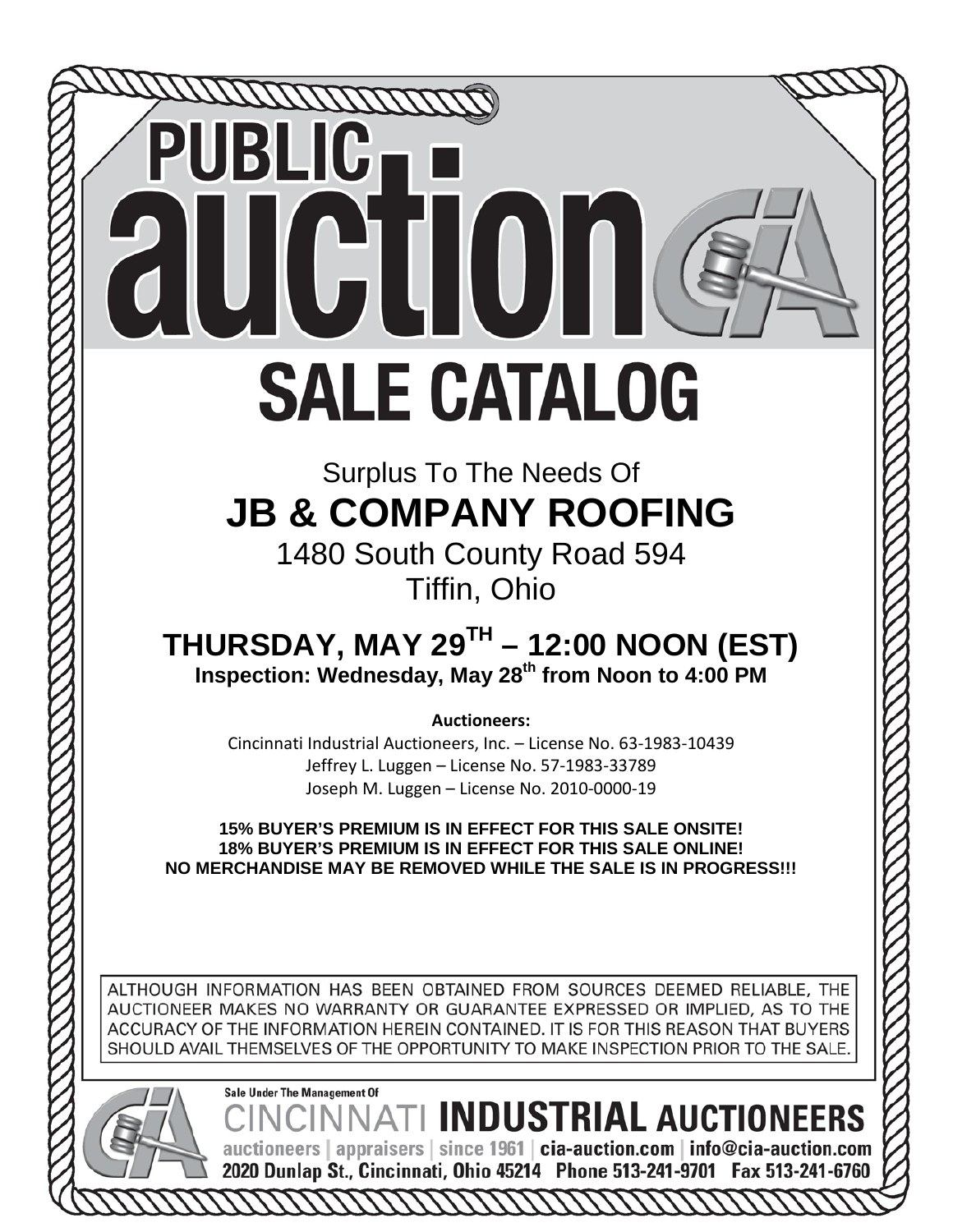# **JB & COMPANY ROOFING** 1480 South County Road 594 - Tiffin, Ohio

# **Thursday, May 29th – 12:00 Noon (EST)**

**REGISTRATION:** All Bidders must register and are required to give name and address along with positive identification at time of registration.

**"AS IS, WHERE IS":** Everything is being sold for cash on an **" as is", "where is"** basis without warranties expressed or implied on part of the Owner and Auctioneer. There are NO REFUNDS, NO EXCHANGES, NO GUARANTEES or NO WARRANTIES on any item, and ALL SALES ARE FINAL.

**DEPOSITS:** All Bidders must post a deposit upon request either at registration or time of knockdown by Auctioneer.

**PAYMENTS: ALL INVOICES MUST BE PAID IN FULL AT THE SALES CONCLUSION.** Any merchandise not paid for by this time will be considered abandoned and may be resold by the auctioneer, any loss incurred in the resale to be borne by the original buyer. All payments must be made in **cash or certified funds. Company checks are only acceptable if accompanied by a bank letter of guarantee.** Please inquire with auction personnel regarding the acceptance of funding.

**REMOVAL:** Time permitting, auction personnel will be available at the conclusion the sale for one (1) hour for the removal of tabletop and hand carried items only.

**ALL ITEMS MUST BE OFF THE PREMISES BY FRIDAY, MAY 30, 2014 AT 2:00 PM.** At which time our representative will leave the premises. Auctioneer/Owner will not be responsible for any items after this time. After this time, arrangements for removal must be made with **THE AUCTIONEER.**

### **ALL ITEMS MUST BE OFF THE PREMISES BY THURSDAY, JUNE 5, 2014 AT 4:00 PM.**

At the Owners Discretion, any items remaining after this time will be removed from the premises and stored at the expense of the buyer, considered abandoned and scrapped.

### **CHECKOUT HOURS:**

 **Thursday, May 29, 2014 from the sales conclusion until 5:00 PM Friday, May 30, 2014 from 8:00 AM to 2:00 PM** 

**\*\*ALL TITLES TO VEHICLES WILL BE MAILED 7-14 BUSINESS DAYS AFTER DATE OF SALE\*\* IMPORTANT AUCTION NOTICES:**

**15% BUYERS PREMIUM IS IN EFFECT FOR THIS SALE ONSITE! 18% BUYERS PREMIUM IS IN EFFECT FOR THIS SALE ONLINE! ALL BUYERS WILL BE REQUIRED TO EXECUTE AN "AUCTION PURCHASE REMOVAL AGREEMENT" NO MERCHANDISE MAY BE REMOVED WHILE THE SALE IS IN PROGRESS!!! ALL SALES SUBJECT TO STATE AND LOCAL SALES TAX WHERE APPLICABLE ALL BIDDERS MUST COMPLY WITH OUR CUSTOMARY "TERMS OF SALE" ATTACHED HERETO, POSTED AT THE SALE SITE & OUR WEBSITE [@ WWW.CIA-AUCTION.COM.](http://www.cia-auction.com/)**

**WIRING INSTRUCTIONS**

The balance of your invoice may be wired directly to our bank: PNC Bank, 201 East Fifth Street, Cincinnati, Ohio 45201 **Funds should be directed to the following: Cincinnati Industrial Auctioneers, Inc. Call for Complete Wire Transfer Instructions** PLEASE SPECIFY YOUR BIDDER NUMBER WHEN MAKING YOUR WIRE TRANSFER REMEMBER - WIRE TRANSFERS TAKE 1/2 DAY TO REACH OUR BANK NOTE: A BANK WIRE TRANSFER FEE WILL APPLY WHICH IS NOT INCLUDED IN BALANCE DUE OF INVOICE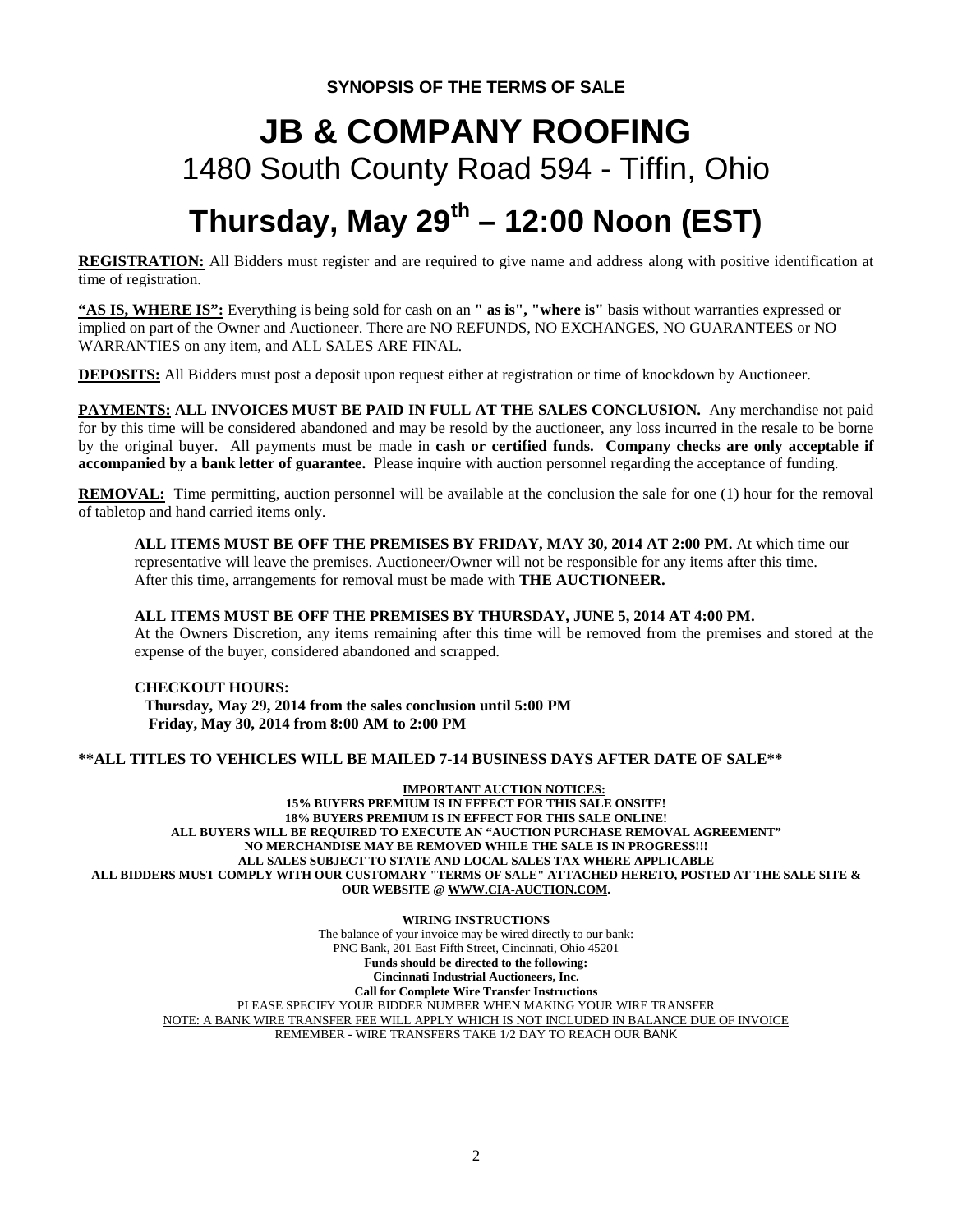## **TERMS OF SALE**

**NOTICE: All Bidders and other persons attending this sale ("Bidders") agree that they have read and have full knowledge of these terms and agree to be bound hereby. The Bidder identified by the Auctioneer as the high bidder or successful bidder at auction ("successful Bidder") shall have entered into a legally binding contract to purchase the item bid upon ("Lot") at the price and subject to the terms and conditions set forth herein. All determinations, rulings, and adjustments made by the Auctioneer in good faith shall be final, binding, and conclusive upon all Bidders. The term "Auctioneer" herein means Cincinnati Industrial Auctioneers, Inc.**

- **1. IDENTIFICATION -** All Bidders are required to give full name and addresses at time of registration.
- **2. DEPOSIT -** Each successful Bidder will be required to make a deposit in cash or by bank cashier's or certified check of 25 percent (25%) of the successful bid on each Lot at time of knockdown. In default of such deposit, the Lot may be put up again immediately and resold.
- **3. TIME OF PAYMENT –** Each successful Bidder shall receive an invoice during or at the conclusion of the auction. All invoices must be paid in full by the close of business on the last day of the auction sale and prior to removing any Lot. Any other arrangements must be made with auctioneer prior to bidding. In the absence of payment or agreement by the auctioneer, title to the Lot shall not transfer to the successful Bidder and such Bidder will lose any right, title or interest such Bidder may have acquired, and the deposit paid, if any, without further notice to such Bidder. The Bidder shall nonetheless remain liable for any damages caused by the Bidder's failure to pay.
- **4. REMOVAL -** All purchases must be removed not later than the date specified in the Auction Catalogue and/or announced at the sale. No Lot can, on any account, be removed during the sale. All goods are sold "Where Is." Removal shall be at the expense, risk, and liability of the successful Bidder. Purchases will be released only on presentation of paid invoice. Auctioneer shall not be responsible for Lots not removed within the time allowed, but Auctioneer shall have the option to remove and store at the expense and risk of the successful Bidder any article purchased, but not paid for and removed within the time required.
- **5. MANNER OF PAYMENT –** All payments must be made by cash, bank cashier's check or company check with a bank letter of authorization guaranteeing funds to "Cincinnati Industrial Auctioneers, Inc." All checks for deposits and balances due shall be payable to the order of "Cincinnati Industrial Auctioneers, Inc." All invoices must be paid to representatives of the Auctioneer at the auction site unless otherwise announced. The full purchase price on all Lots sold to the same successful Bidder must be paid within the time fixed and before removal of any Lot.
- **6. DISCALIMER OF ALL WARRANTIES INCLUDING IMPLIED WARRANTIES OF MERCHANTIBILITY AND FITNESS FOR PARTICULAR PURPOSE; CONDITION OF ARTICLES SOLD – The Auctioneer and any owner, seller, or secured party make no warranties express or implied as to merchantability or fitness for purpose whatsoever. All such express or implied warranties are expressly excluded hereby. No oral statement or other writing by any person negates this exclusion. If you think you have received any assurance or warranty of any kind as to a Lot offered in this auction do not bid on such item unless the Auctioneer has signed a writing specifically directed to you and identifying the Lot and stating the modification of this exclusion The Auctioneer shall not be responsible for the correct description, genuineness, authenticity of, or defect in any Lot, and makes no warranty in connection therewith. No sale will be set aside nor allowance made on account of any incorrectness, error in commentary, cataloging, or any imperfection not noted. No deduction, credit or avoidance shall be allowed on damaged articles, all Lots being exposed for public exhibition are purchased and accepted by successful Bidder "AS IS", "WHERE IS" and "WITH ALL FAULTS". Auctioneer makes no warranties or guarantees whatsoever whether written, oral or implied as to quality, quantity, condition, usability, salability, weight,**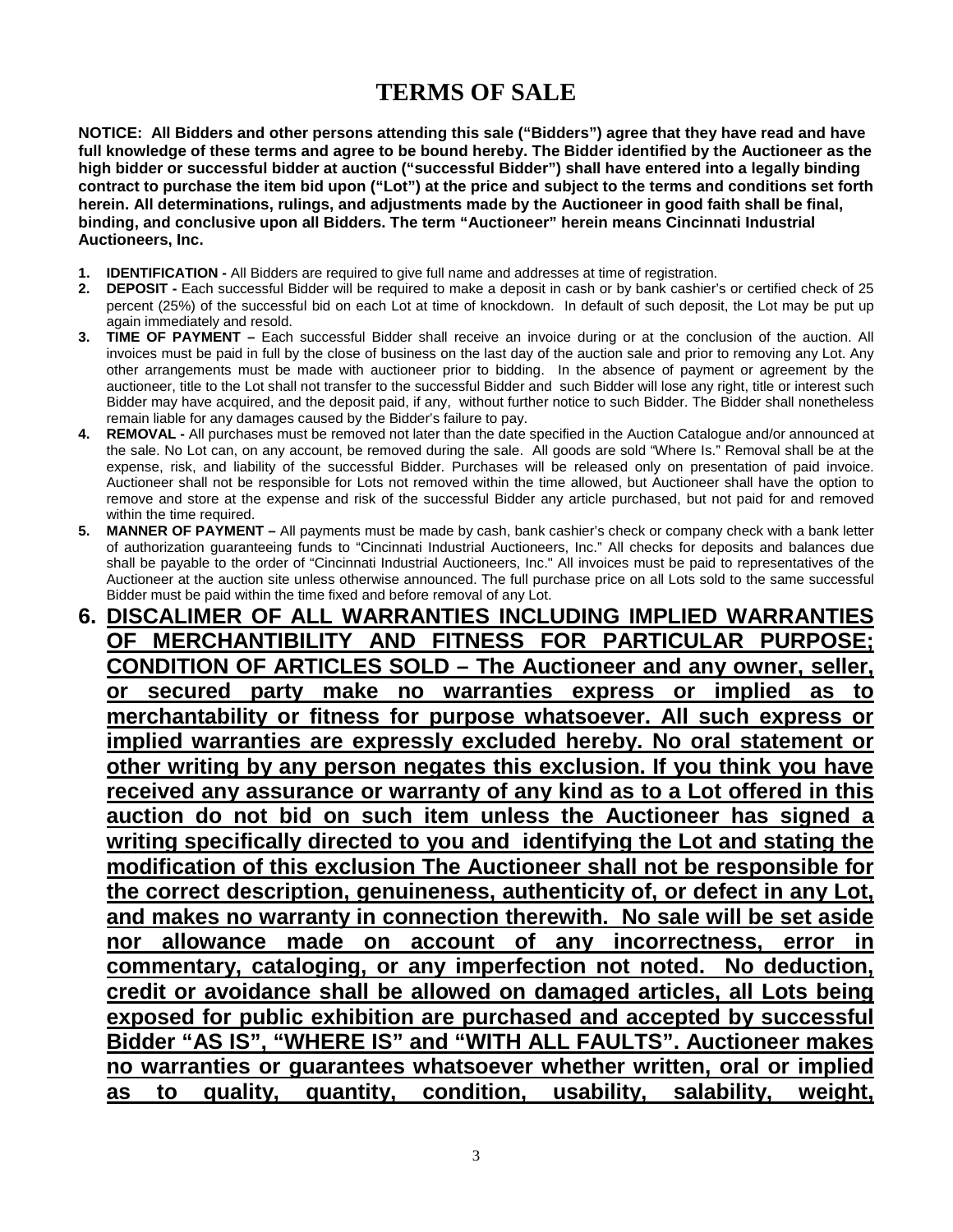## **measurement, age, model, mechanical condition, performance or other specifications and all sales made are utterly without recourse.**

- **7. CLAIMS –** No Claims will be allowed after removal of Lots from premises.
- **8. RESPONSIBILITY FOR NON-DELIVERY** Auctioneer, any owner, seller or secured party shall not, in any event, be liable to any Bidder for non-delivery of any Lot or for any other matter or thing, other than for the return to the successful Bidder of the deposit or sum paid on said Lot, should the successful Bidder be entitled thereto. This means that if are a successful Bidder and for any reason your Lot is not made available to you, you agree that the damages you may claim for such nondelivery are limited to the amounts you have paid and you waive any claim for damages for lost profits, opportunity, the value of the Lot in excess of the purchase price, your time, expenses, incidental and consequential damages, all of which are expressly waived.
- **9. COMPLIANCE WITH TERMS OF SALE**  In default of payment of invoices in full within the time therein specified, the Auctioneer in addition to all other remedies allowed by law, may retain all monies received as deposit or otherwise, as liquidated damages. Lots not paid for and removed within the time allowed herein may be resold at public or private sale without further notice, and any deficiency, together with all expenses and charges of re-sale, will be charged to the defaulting successful Bidder.
- **10. RISK TO PERSON AND PROPERTY**  Persons attending during exhibition, sale, or removal of Lots assume all risks of damage of or loss to person and property and specifically release the Auctioneer from liability therefore and agree to indemnify and hold the Auctioneer harmless from any loss, claim, liability, cost, or expense caused all or in part by such person(s). Neither the auctioneer nor his principal shall be liable by reason of any defect in or condition of the premises on which the exhibition, sale, or removal of Lots is held.
- **11. ADDITION TO OR WITHDRAWAL FROM SALE**  The Auctioneer reserves the right to alter the order of the sale, withdrawal from the sale any of the Lots or parts thereof or to sell at this sale Lots not listed, and also reserves the right to group one or more Lots into one or more selling Lots or to subdivide into two or more selling Lots, or make any combination thereof which Auctioneer in its sole discretion determines. Whenever the best interest of the Seller will be served, the Auctioneer reserves the right to sell Lots in bulk.
- **12. SALE BY ESTIMATED WEIGHT, COUNT OR MEASURE –** Where items are sold by estimated weight, count, or measure, the successful Bidder will be invoiced for and required to pay for the estimated weight, count, or measure. If upon delivery any shortage exists, the successful Bidder will receive a credit at the rate of the bid. If there be an excess, the successful Bidder will be required to take and pay for such excess, at the rate of the bid.
- **13. DISPUTE BETWEEN BIDDERS/BID INCREMENTS –** If any dispute arises between two or more Bidders, the Auctioneer may decide the same or put the Lot up for sale again at once, or resell to the highest Bidder. The Auctioneer may reject a nominal or fractional bid advance in the Auctioneer's sole discretion
- **14. RESERVE –** The Auctioneer reserves the right to reject any and all bids. On Lots upon which there is a reserve, the Auctioneer shall have the right to bid on behalf of the seller, owner or secured party and shall have no obligation to denote or announce such reserve or bid.
- **15. RECORDS –** The record of sale kept by the Auctioneer and bookkeeper will be taken as final in the event of any dispute.
- **16. AGENCY –** The Auctioneer is acting as agent only and is not responsible for the acts of its principals.
- **17. SALES TAX –** All sales are subject to state and local taxes, which will be collected from the successful Bidder unless a proper exemption certificate including tax-exempt number is presented at the time of payment.
- **18. BUYER'S PREMIUM –** The Auctioneer in its sole discretion may impose a Buyer's Premium on any Lots sold. The Buyer's Premium is a percentage that is added to the final purchase price of any Lot.
- **19. SHIPPING –** All coolants, oil and fluids must be drained from all machinery and equipment prior to removal. All of the above must be shipped in compliance with state and federal regulations. Unless otherwise expressly provided in writing, preparation and shipment shall be at the sole responsibility and cost of the successful Bidder.
- **20. INSURANCE –** All successful Bidders, or the their riggers must provide the Auctioneer and the owner of the premises of the sale a certificate of insurance in amounts acceptable to the Auctioneer prior to removal of any Lot.
- **21. ADDITIONAL TERMS AND CONDITIONS –** Except as set forth in Section 6 above, the Auctioneer may modify or supplement these terms and conditions of sale by language in the catalog available at the sale site or by announcement at the start of the sale.



*AUCTIONEERS/LIQUIDATORS/APPRAISERS 2020 DUNLAP STREET, CINCINNATI, OHIO (513) 241-9701 Fax (513) 241-6760 Internet: [www.cia-auction.com](http://www.cia-auction.com/)*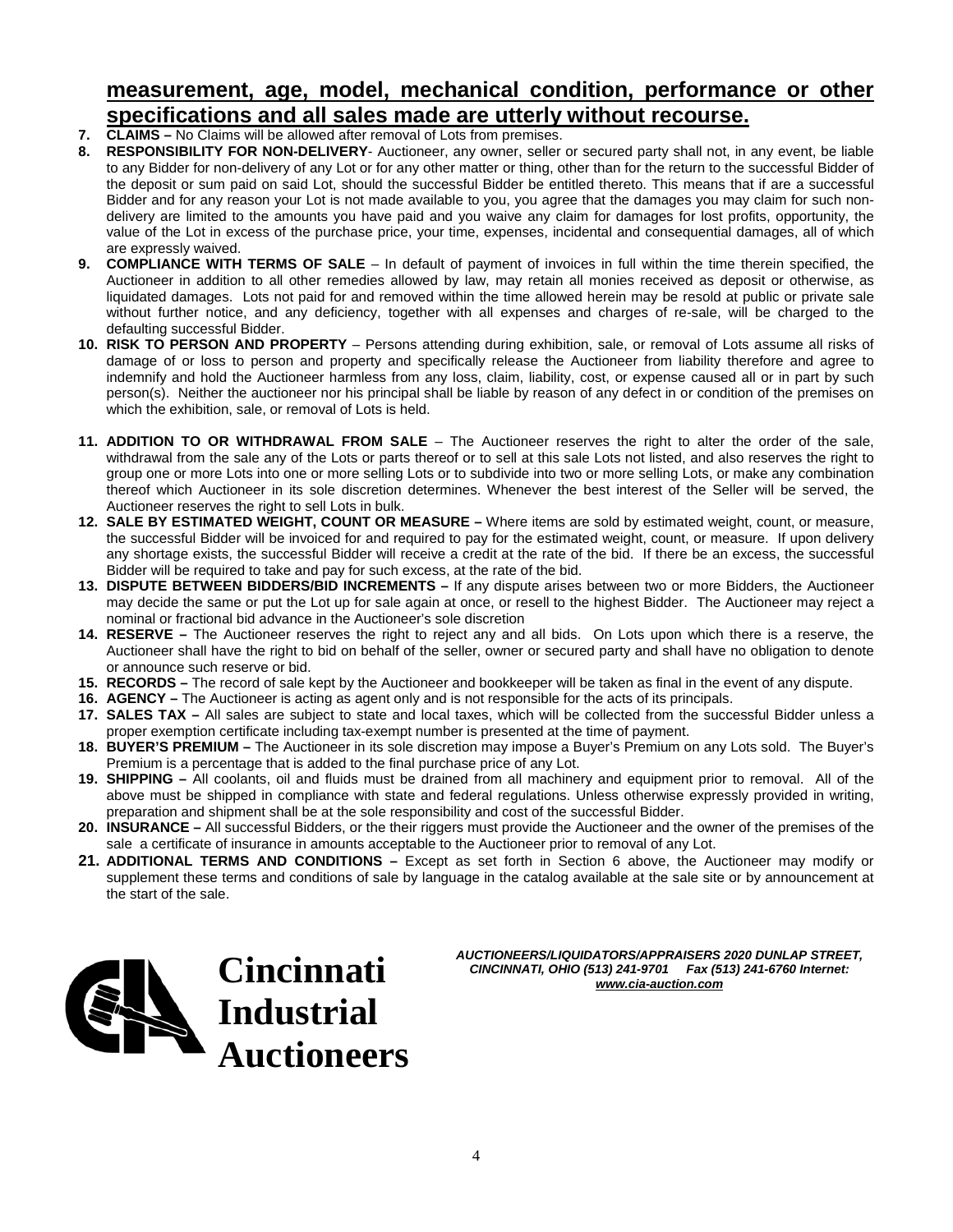# **JB & COMPANY ROOFING** 1480 South County Road 594 - Tiffin, Ohio

## **Thursday, May 29th – 12:00 Noon (EST)**

**All purchasers of items at the JB Company & Roofing auction conducted by Cincinnati Industrial Auctioneers, Inc. hereby agree to the following:**

**All items are purchased on an "As Is, Where Is" basis, with the purchaser to incur all costs in conjunction with the removal of the items from the premises. ALL EQUIPMENT MUST BE REMOVED IN A WORKMAN LIKE MANNER AND ALL UTILITIES MUST BE CAPPED. ALL ANCHOR BOLTS MUST BE CUT OFF AT FLOOR LEVEL. ALL OILS AND COOLANTS MUST BE REMOVED FROM MACHINES PRIOR TO REMOVAL. All items are available for removal during normal business hours through Friday, May 30, 2014 at which time our representatives will leave the premises. After this time arrangements for removal must be made by appointment with THE AUCTIONEER.**

**"TIME IS OF THE ESSENCE" regarding the removal of items from the premises. All items must be removed by Thursday, June 5, 2014. Any items remaining after this time will be removed and stored at the expense of the buyer, subject to rent / access fees or considered abandoned and scrapped. NO EXCEPTIONS!**

**All purchasers and/or riggers of machinery MUST provide Cincinnati Industrial Auctioneers, Inc. and JB & Company Roofing a certificate of insurance in the amount of \$1,000,000.00 prior to removal. Cincinnati Industrial Auctioneers, Inc. and JB & Company Roofing must be named on the policy as co-insurer.**

**There are NO REFUNDS, NO EXCHANGES, NO GUARANTEES OR NO WARRANTIES on any item, and ALL SALES ARE FINAL.**

**Accepted By Purchaser:**

**\_\_\_\_\_\_\_\_\_\_\_\_\_\_\_\_\_\_\_\_\_\_\_\_\_\_\_\_\_\_\_\_\_\_\_\_\_\_\_ Company Name**

*Buyer Number / Bidspotter Username*

**\_\_\_\_\_\_\_\_\_\_\_\_\_\_\_\_\_\_\_\_\_\_\_\_\_\_\_\_\_\_\_\_\_\_\_\_\_\_\_**

**\_\_\_\_\_\_\_\_\_\_\_\_\_\_\_\_\_\_\_\_\_\_\_\_\_\_\_\_\_\_\_\_\_\_\_\_\_\_\_**

*Signature Date*

 **JB & Company Roofing May 29, 2014**